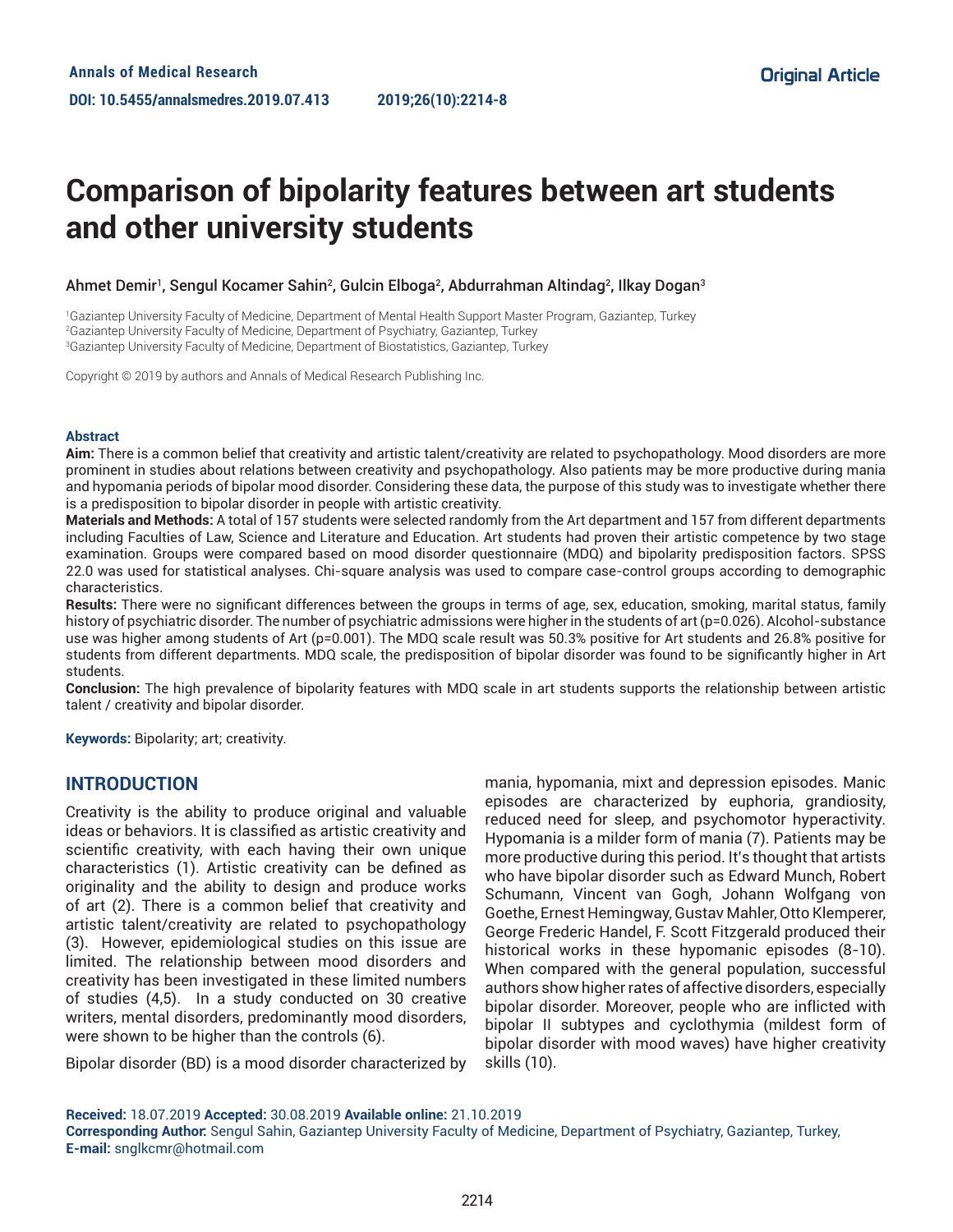When compared with the general population, individuals who have received an education in art have a higher probability of developing schizophrenia, bipolar disorder, and unipolar depression (11). It has been shown that individuals with bipolar disorder and healthy siblings of people with schizophrenia or bipolar disorder have higher rates of involvement in creative/artistic professions (12). Studies have been carried out on whether polygenic risk scores for schizophrenia and bipolar disorder are precursors for creativity as a result of which it has been determined that creativity and psychosis have common genetic roots (13).

Current studies in this area focus mostly on investigating creativity in patients with psychopathology. We also aimed to investigate predisposition to bipolar disorder as a psychopathology in creative people and thus a comparison was carried out between art students and students from faculties of Law, Science and Literature and Education with regard to whether there is a predisposition to BD in individuals with an artist spirit.

# **MATERIAL and METHODS**

The study was carried out during November 2018 and January 2019 at the Gaziantep University located in southeastern Turkey. The study population consists of university students. The effect size was determined as 0.4 (d=0.4) for the study to be statistically significant, whereas the minimum required number of participants was 157 in order to investigate the predisposition to bipolar disorder in art students (α=0,05, 1-β=0,80). Analyses were carried out in G power 3.1 versions. A separate talent examination is conducted after the university examination in Turkey, for Faculties of Art. There is a separate specific talent examination comprised of two stages for each artistic talent. The first stage exam covers the ability of 'single-voice-double sound detection and application', 'melodic memory ability', 'rhythm detection, application skills' for music state conservatory and 'pattern test from live model' for pictorial art department. Whereas the second stage examination covers; 'harmonic dual sound and three-acoustic chord detection and application skill', 'instrument', 'singing' skills were evaluated for departments of basic sciences. Sound health, sound width, intonation, interpretation tests were conducted for the department of voice education, 'Motion sentence detection and application' and 'performing regional dance' for the Turkish folk dances department, whereas 'Imaginary pattern test' was used for the department of pictorial art. It is only after these tests that students who have proven their artistic competence can be admitted to these art faculties. These 157 students from art faculties and 157 students from different departments of Law, Science and Literature and Education faculties were selected randomly after which the MDQ scale was applied. Evaluation tools were handed over to the related academic member of each department. The evaluation tools were distributed by the academic member to students who accepted to take part in the study and the authors of the present study

did not establish any contact with the students. Patients under the age of 18 and those with severe neurological diseases were excluded from the study. Informed consent form was obtained from all students. The approval for the study was obtained from the Ethics Committee before the data acquisition stage. Mood Disorder Questionnaire (MDQ) was applied to both groups and the results were compared in terms of predisposition to bipolar disorder. A questionnaire was applied for a more detailed analysis to the students for acquiring data on income status, history of psychiatric disease, alcohol substance abuse, whether or not they chose the faculty with their own desires and whether they had family support in choosing this faculty or not as well as whether there was any other individual in their family studying at the same faculty. This questionnaire was also compared.

MDQ is a self-screening scale adapted to Turkish for screening and detecting bipolar disorders. The reliability and validity study of this scale in Turkish has been carried out (12). The Scale assesses lifelong bipolar disorder symptoms rather than current symptoms. Sensitivity and specificity results in Turkey show that the limit values of MDQ is seven (sensitivity:0.64; specificity:0.77) (14,15). The scale is considered under 3 headings. The first includes 13 yes / no items derived from DSM-IV criteria and clinical experience. The second section asks if there have been a few signs in the same period. The third section examines psychosocial problems caused by symptoms classified as none, little, moderate or severe (14,15). Initially, the scoring method requires at least seven out of 13 of the life-long manic symptoms to confirm the coexisting symptom and moderate or severely related functional impairment. However, MDQ has a much lower sensitivity and lower positive predictive value when performed in the general population. For this reason, Chung et al. suggested that in the general population, the third part should be considered to be positive for the answers of questions as the little, moderate or severe. They reported a sensitivity of 0.50 and a specificity of 0.90 as a result of this evaluation. It was put forth when the last two additional questions were excluded that sensitivity increased (16). Therefore, positivity, i.e., susceptibility to bipolar disorder was defined in our study as at least seven MDQ symptom scores resulting in minimal or more functional deterioration. A separate evaluation based on the only first question was included due to increased sensitivity after excluding the last two questions.

Frequency and percentage distributions were used to analyze demographic characteristics. Chi-square analysis was used to compare case-control groups according to demographic characteristics. Chi-square analysis was used to compare the case-control groups with a bipolarity tendency.

## **RESULTS**

A total of 314 cases were included in our study with 157 from the Faculty of Art and 157 from different departments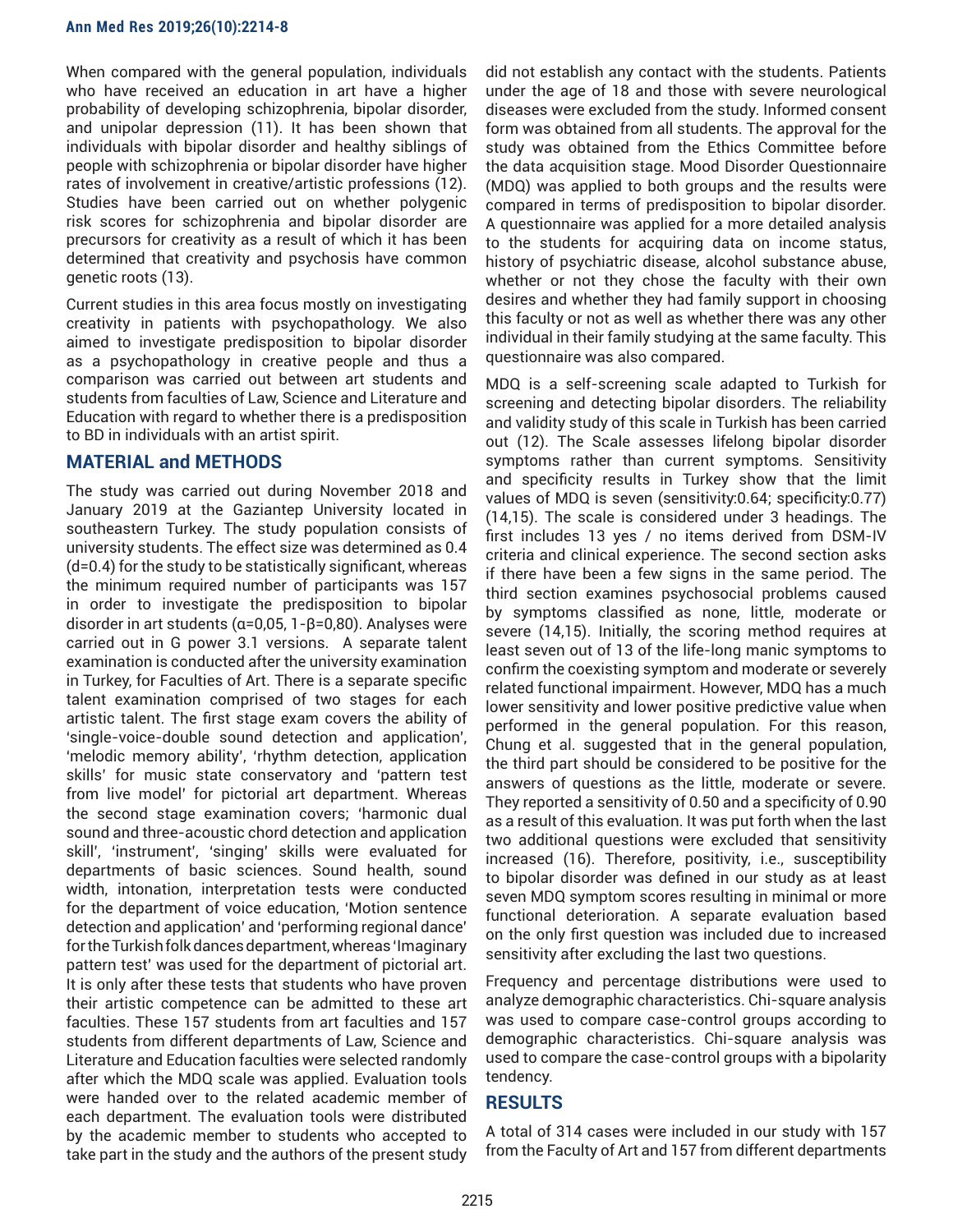#### **Ann Med Res 2019;26(10):2214-8**

including the Faculties of Law, Science and Literature and Education. 138(87.9%) of the art students and 149(94.9%) of the other students were between the ages of 18-25. The study group was composed of 74(47.3%) males and 83(52.8%) females. There were no significant differences between the groups in terms of age, sex, education, smoking, marital status, income status, chronic disease, family history of psychiatric disorder and family support while choosing the faculty (Table 1).

A statistically significant increase was observed in the number of psychiatric admissions in the students of art (p=0.026). It was found that the students of the Faculty of Art selected the department by themselves more in comparison with the students of other faculties without being directed or forced by their families (p=0.001).

Alcohol-substance use was higher at a statistically significant level among students of Art (p=0.001).The predisposition of bipolar disorder was observed to be higher at a statistically significant level among students of Art (p=0.001) (Table 2) as a result of the evaluation carried out for all 3 questions of the MDQ scale.

The predisposition to bipolar disorder was observed to be higher at a statistically significant level in Art students (p=0.001) (Table 3) as a result of the evaluation made with only question 1(7/13 and above positivity) of the MDQ scale.

| Table 1. Comparative sociodemographic data |                          |                    |             |                        |             |        |         |  |  |
|--------------------------------------------|--------------------------|--------------------|-------------|------------------------|-------------|--------|---------|--|--|
|                                            | <b>CASE KONTROL</b>      |                    |             |                        |             |        |         |  |  |
|                                            |                          | <b>ART FACULTY</b> |             | <b>OTHER FACULTIES</b> |             | $X^2$  | P       |  |  |
|                                            |                          | <b>Number</b>      | Percent (%) | <b>Number</b>          | Percent (%) |        |         |  |  |
| <b>Sex</b>                                 | Male                     | 74                 | 47.13       | 62                     | 39.49       | 1.868  | .172    |  |  |
|                                            | Female                   | 83                 | 52.87       | 95                     | 60.51       |        |         |  |  |
|                                            | $18 - 25$                | 138                | 87.90       | 149                    | 94.90       |        |         |  |  |
| Age                                        | $26 - 40$                | 18                 | 11.46       | 8                      | 5.10        | 5.268  | .072a.b |  |  |
|                                            | 41 and above             | $\mathbf{1}$       | .64         | $\mathbf{0}$           | .00         |        |         |  |  |
|                                            | Single                   | 151                | 96.18       | 153                    | 97.45       |        | .570a.b |  |  |
| <b>Marital status</b>                      | <b>Married</b>           | $\overline{5}$     | 3.18        | $\overline{4}$         | 2.55        | 1.124  |         |  |  |
|                                            | <b>Divorced</b>          | $\mathbf{1}$       | .64         | $\pmb{0}$              | .00         |        |         |  |  |
| Income status                              | Income less than expense | 73                 | 46.50       | 78                     | 49.68       | 3.138  | 0.208   |  |  |
|                                            | Income equal expense     | 69                 | 43.95       | 72                     | 45.86       |        |         |  |  |
|                                            | Income more than expense | 15                 | 9.55        | $\overline{1}$         | 4.46        |        |         |  |  |
|                                            | <b>Yes</b>               | 13                 | 8.28        | 14                     | 8.92        |        | 0.840   |  |  |
| <b>Chronic disease</b>                     | <b>No</b>                | 144                | 91.72       | 143                    | 91.08       | 0.041  |         |  |  |
|                                            | <b>Yes</b>               | 17                 | 10.83       | 12                     | 7.64        | 0.950  | 0.330   |  |  |
| <b>Family history</b>                      | <b>No</b>                | 140                | 89.17       | 145                    | 92.36       |        |         |  |  |
|                                            | <b>Yes</b>               | 26                 | 16.56       | 13                     | 8.28        |        | .026    |  |  |
| <b>Psychiatry dmission</b>                 | No                       | 131                | 83.44       | 144                    | 91.72       | 4.948  |         |  |  |
|                                            | <b>Yes</b>               | 40                 | 25.48       | 18                     | 11.46       |        | 0.001   |  |  |
| Alcohol-substance use                      | <b>No</b>                | 117                | 74.52       | 139                    | 88.54       | 10.235 |         |  |  |
| <b>Faculty choice</b>                      | Own desire               | 149                | 94.90       | 123                    | 78.34       | 18.581 | .000    |  |  |
|                                            | Not own desire           | $\bf 8$            | 5.10        | 34                     | 21.66       |        |         |  |  |
| <b>Family support</b>                      | <b>Yes</b>               | 139                | 88.54       | 138                    | 87.90       | 0.031  | .861    |  |  |
|                                            | <b>No</b>                | 18                 | 11.46       | 19                     | 12.10       |        |         |  |  |
| Other individual in their                  | <b>Yes</b>               | 17                 | 10.83       | 24                     | 15.29       | 1.375  | 0.241   |  |  |
| family in the same faculty                 | No                       | 140                | 89.17       | 133                    | 84.71       |        |         |  |  |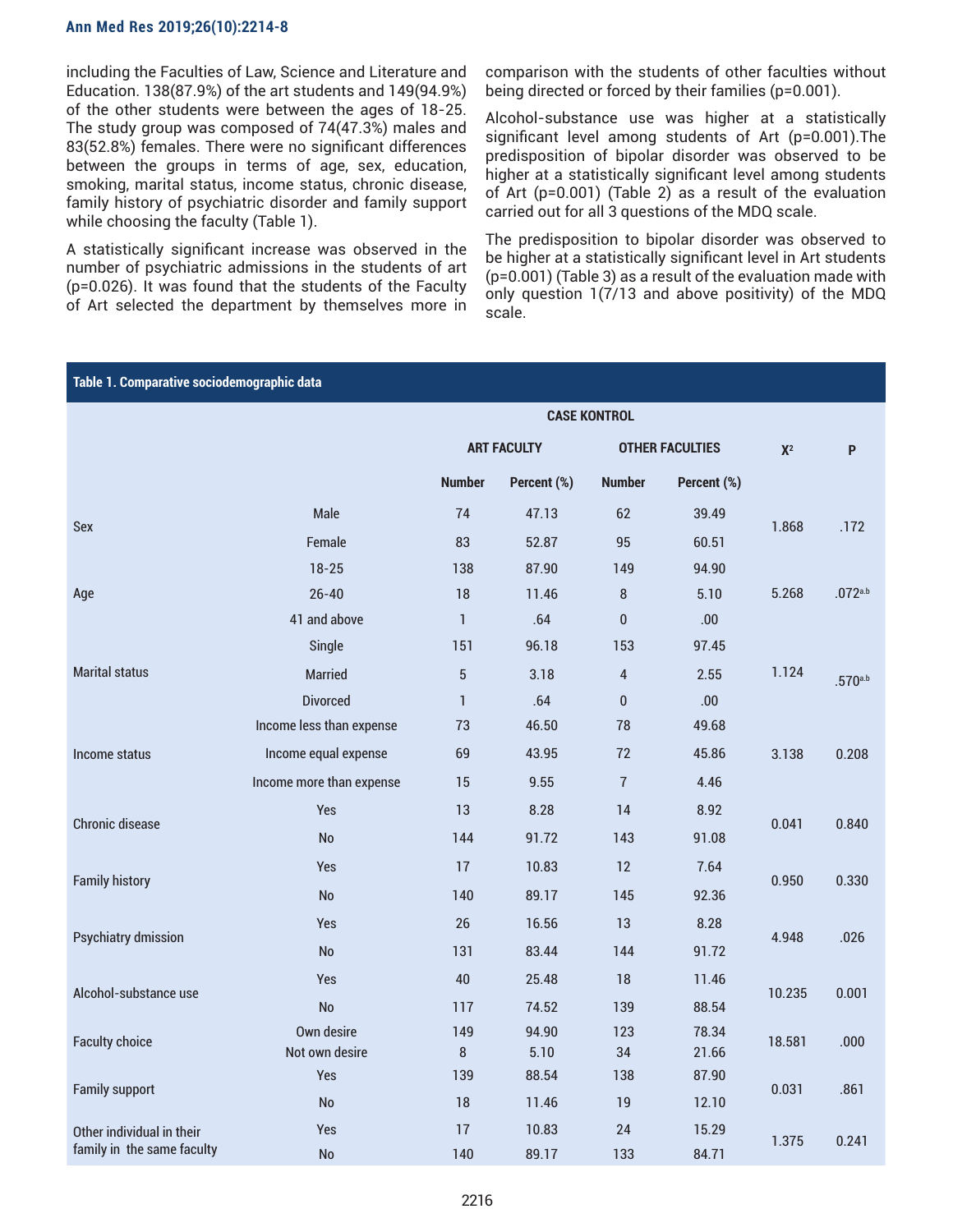### **Ann Med Res 2019;26(10):2214-8**

| Table 2. General evaluation of 1st, 2nd, 3rd questions of MDQ |                                  |               |                 |                 |              |        |       |  |
|---------------------------------------------------------------|----------------------------------|---------------|-----------------|-----------------|--------------|--------|-------|--|
|                                                               |                                  |               | <b>MDQ</b>      |                 | <b>Total</b> |        | P     |  |
|                                                               |                                  |               | <b>NEGATIVE</b> | <b>POSITIVE</b> |              | $x^2$  |       |  |
| <b>CASE</b>                                                   | <b>ART</b><br><b>FACULTY</b>     | <b>Number</b> | 78              | 79              | 157          | 18.407 |       |  |
|                                                               |                                  | Percent (%)   | 49.7%           | 50.3%           | 50.0%        |        |       |  |
| <b>CONTROL</b>                                                | <b>OTHER</b><br><b>FACULTIES</b> | <b>Number</b> | 115             | 42              | 157          |        | 0.001 |  |
|                                                               |                                  | Percent (%)   | 73.2%           | 26.8%           | 50.0%        |        |       |  |

| Table 2. General evaluation of 1st, 2nd, 3rd questions of MDQ |                  |               |                 |                 |              |          |       |  |
|---------------------------------------------------------------|------------------|---------------|-----------------|-----------------|--------------|----------|-------|--|
|                                                               |                  |               | <b>MDQ</b>      |                 | <b>Total</b> |          | P     |  |
|                                                               |                  |               | <b>NEGATIVE</b> | <b>POSITIVE</b> |              | $\chi$ 2 |       |  |
|                                                               | <b>ART</b>       | <b>Number</b> | 36              | 121             | 157          |          |       |  |
| <b>CASE</b>                                                   | <b>FACULTY</b>   | Percent (%)   | 27.3            | 66.5            | 50.0         |          |       |  |
| <b>CONTROL</b>                                                | <b>OTHER</b>     | <b>Number</b> | 96              | 61              | 157          | 47.0     | 0.001 |  |
|                                                               | <b>FACULTIES</b> | Percent (%)   | 72.7            | 33.5            | 50.0         |          |       |  |

# **DISCUSSION**

Many studies and theories have aimed to find the link between psychopathology and artistic creativity, in other words to find the common roots of madness and extinction. For this purpose, the possible effect of writers and artists on bipolar disorder and their artistic creativity has been tried to be analyzed. Scientific observations and experiments as well as experiences and impressions since ancient times; in particular, psychopathological symptoms of bipolar disorder, major depression and cyclothymia were more common among writers, poets, composers, and visual artists. The cognitive and other psychological characteristics of artistic creativity are similar in many respects to hypomanic symptomatology. This bipolar state of mind can contribute to creative success in various arts (17). In a study on patients with bipolar disorder and their children; the creativity of children with bipolar disorder or high risk of bipolar disorder was found to be higher than healthy children. As a result; this study has focused on both the creativity and the transmission of genes of bipolar disorder, and found that creativity increased in clinically unaffected first-degree relatives of bipolar disorder patients (18). Other studies also indicating that artistic ability and creativity have increased in bipolar disorder patients (10,19) mood disorders are more common in successful people in creative occupations (18) and that mood fluctuations and creativity are related (20). Furthermore, creativity and bipolar disorder are similarly related to dopaminergic pathways, (8) and there are studies that both have similar genetic origins (13). Our study evaluated the relationship between bipolar disorder and creativity from a different perspective, 'on healthy subjects with artistic talent' and supports the hypothesis that individuals with artistic creativity are related to bipolar disorder. When compared to the general population, bipolar mood disorder is represented highly among writers and artists (8). In addition, bipolar disorder patients

reported that they were more creative in manic / hypomanic periods (21). Artistic creativity also stands out in bipolar disorder, depression and schizophrenia (8). This study supports the relationship between artistic creativity and predisposition to bipolar disorder. There is an increased comorbidity between bipolar disorder and alcohol / substance use disorders (22). Substance use may be a factor that can predict an early onset of an affective disorder (23). The fact that art students are more likely to use alcohol in addition to their predisposition to bipolar disorder according to MDQ further strengthens the relationship between bipolarity and art creativity (19). Similarly, it has also been put forth as a result of our study that more psychiatric admissions in art students draw attention to the relationship between creativity and bipolar disorder. We don't know the reason for these psychiatric admissions of art students. However, we know that there are prodromal symptoms in bipolar disorder (24). Perhaps because of these subsendromal symptoms, psychiatric admissions may be higher in this group. A study has been carried out as a result of which it has been reported that Bipolar disorder features are observed more in art students in comparison with technology students (25). Similarly, it was also determined in our study as a result of the evaluation carried out after selecting faculties of Law, Science-Literature and Education as a control group that characteristics of bipolar disorder were higher in art students. While majority of the current studies have been carried out in mental health units, this poses a limitation in terms of bias and the fact that this study it was a strong point for the present study that it has been conducted among a general healthy population. The fact that the questionnaire was completed by the participants and that they might not provide the correct information is the limitation of this study. Another limitation is that creativity is not only related to talent. It is difficult to evaluate both artistic and scientific creativity. Participants in our study were individuals with artistic talent. Also, structured psychiatric interview like